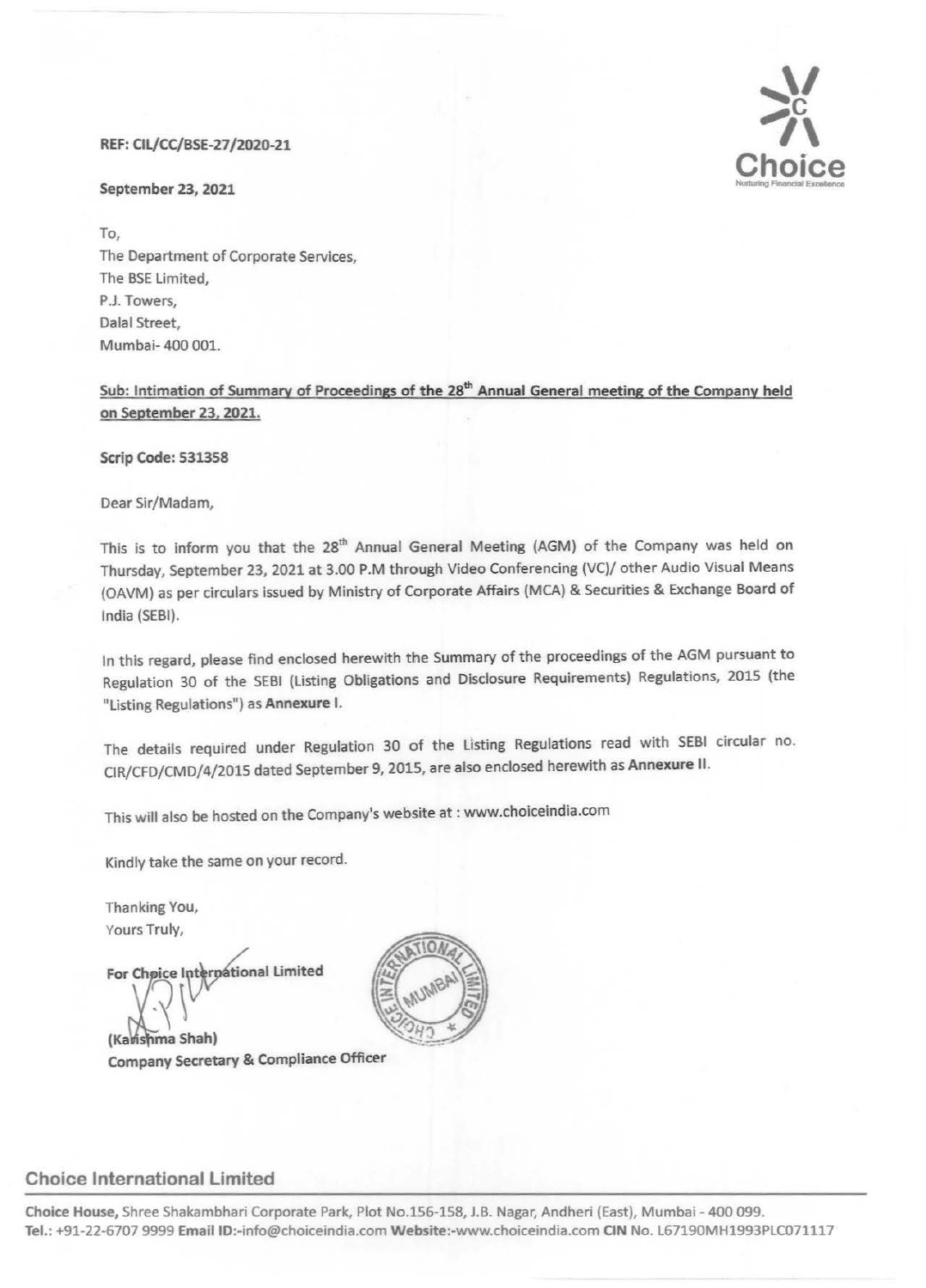

#### Summary of the Proceedings of 28<sup>th</sup> AGM of the Company

The 28<sup>th</sup> Annual General Meeting (AGM) of the Members of the Choice International Limited (Company) was held on Thursday, September 23, 2021 at 3.00 P.M. through Video Conferencing (VC)/ other Audio Visual Means (OAVM) in compliance with circulars issued by Ministry of Corporate Affairs (MCA) & Securities & Exchange Board of India (SEBI) from time to time. The link for accessing the AGM was opened at 02.30 P.M., 30 minutes prior to the official time as per the statutory requirements & convenience

#### Present:

| 1. | Mr. Sunil Patodia        | $\rightarrow$            | Non-Executive Chairman      |
|----|--------------------------|--------------------------|-----------------------------|
| 2. | Mr. Kamal Poddar         | $\overline{\phantom{a}}$ | <b>Managing Director</b>    |
| 3. | Mr. Ajay Kejriwal        | $\omega$                 | <b>Executive Director</b>   |
| 4. | Mrs. Hemlata Poddar      | in 1919.                 | Non-Executive Director      |
| 5. | Mr. Subodh Kumar Agrawal | $\overline{\phantom{a}}$ | <b>Independent Director</b> |
| 6. | Mr. Sandeep Kumar Singh  | $\overline{\phantom{a}}$ | Independent Director        |
| 7. | Mr. Ashok Kumar Thakur   | ×                        | Independent Director        |
| 8. | Mr. Kanhaiya Lal Berwal  | $\overline{\phantom{a}}$ | <b>Independent Director</b> |
|    | Mrs. Sudha Bhushan       | $\hat{\phantom{a}}$      | <b>Independent Director</b> |

The Meeting was chaired by Mr. Sunil Patodia, Chairman of the Company, on presence of requisite quorum, the meeting was called in order.

Mr. Sunil Patodia gave an overview of the financial & overall performance of the Company during the financial year ended March 31, 2021.

The Chairman informed the members that pursuant to the provisions of Section 108 of the Companies Act, 2013 read with Rule 20 of the Companies (Management and Administration) Rules, 2014 as amended as per Regulation 44 of SEBI (Listing Obligations and Disclosure Requirements) Regulation, 2015 the Company has provided an electronic voting facility to the Members of the Company in respect of businesses to be transacted at the 28<sup>th</sup> AGM. The e- voting period commenced on September 20, 2021 at 9.00 A.M. and ended on September 22, 2021 at 5.00 P.M.

The Members were informed that M/s. R M Mimani & Associates LLP, Practicing Company Secretaries, has been appointed as the Scrutinizer to scrutinize the e-voting process in a fair and transparent  $\mathcal{L}_{\mathcal{L}}$ manner.



#### Choice International Limited

Choice House, Shree Shakambhari Corporate Park, Plot No.156-158, J.B. Nagar, Andheri (East), Mumbai - 400 099. Tel.: +91-22-6707 9999 Email ID:-info@choiceindia.com Website:-www.choiceindia.com CIN No. L67190MH1993PLC071117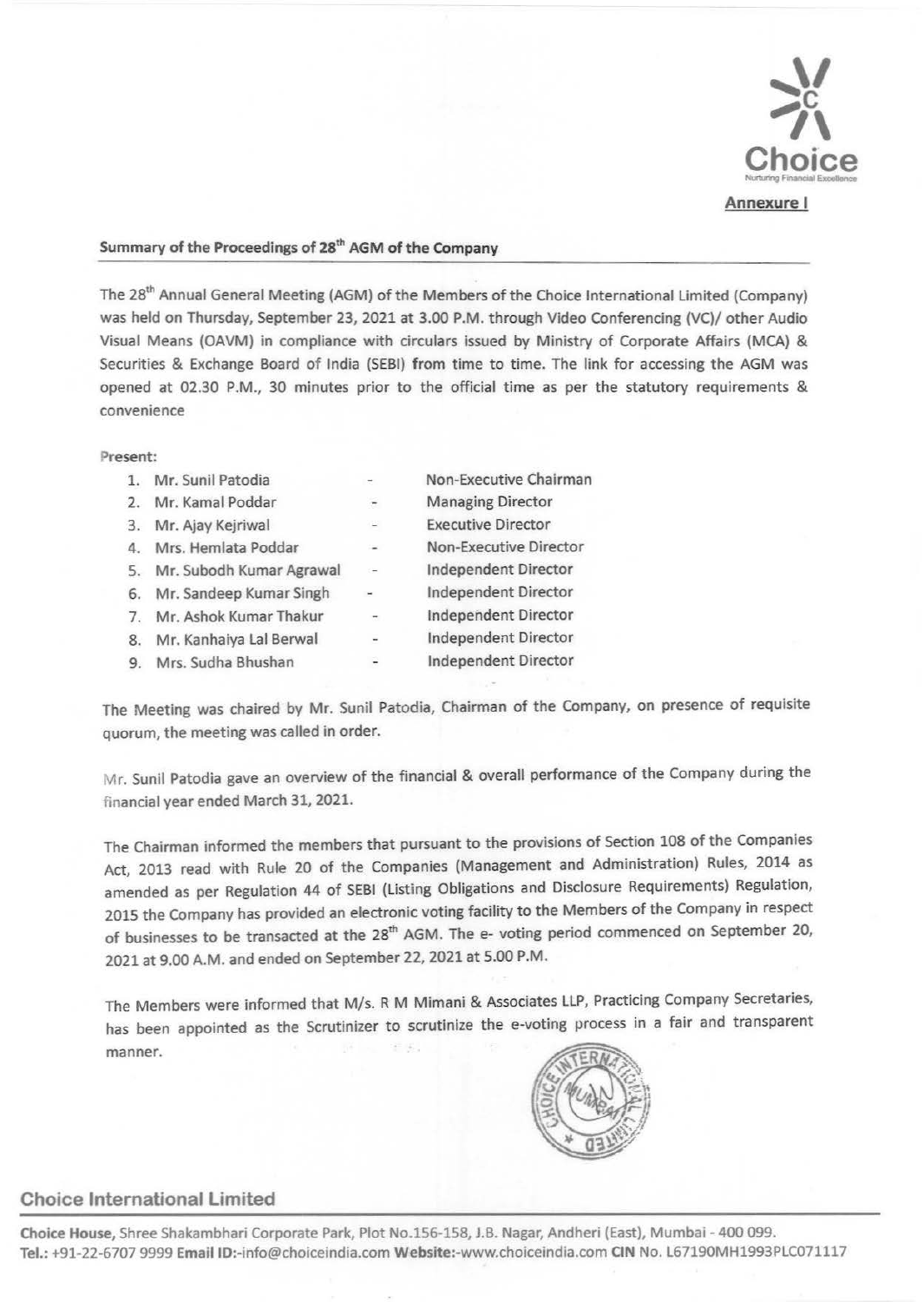

With the consent of the Members present, the Notice convening the 28<sup>th</sup> Annual General Meeting, Audited Financial Statements (both Standalone & Consolidated) along with Auditor's Report & Director's Report as on March 31, 2021 circulated to the Members were taken as read.

The Chairman invited the Members to make their observations , if any, which were suitably replied.

The following resolutions as per the Notice of Annual General Meeting were transacted and approved at the meeting with requisite majority.

| Item<br>no. | <b>Resolutions</b>                                                                                                                                                                                       | Type of<br><b>Resolutions</b> |
|-------------|----------------------------------------------------------------------------------------------------------------------------------------------------------------------------------------------------------|-------------------------------|
| 1.          | To consider and adopt:<br>A)<br>Audited Standalone Financial Statements of the Company for the<br>Financial Year ended March 31, 2021 and the reports of the Board<br>of Directors and Auditors thereon. |                               |
|             | B)<br>Audited Consolidated Financial Statements of the Company for the<br>Financial Year ended March 31, 2021 and the reports of the<br>Auditors thereon.                                                | Ordinary                      |
| 2.          | To appoint a Director in place of Mr. Ajay Kejriwal (DIN 03051841), who<br>retires by rotation and, being eligible, offers himself for re-appointment.                                                   | Ordinary                      |
| 3.          | To increase the Authorised Share Capital of the Company and amendment<br>in the Capital Clause of the Memorandum of Association of the Company                                                           | Ordinary                      |
| 4.          | Regularisation of Appointment of Additional Director, Mr. Subodh Agrawal<br>(DIN: 00553916), by appointing him as Non- Executive Independent<br>Director of the Company                                  |                               |
| 5.          | Regularisation of Appointment of Additional Director, Mr. Sandeep Kumar<br>Singh (DIN: 02814440), by appointing him as Non- Executive Independent<br>Director of the Company                             |                               |
| 6.          | Regularisation of Appointment of Additional Director, Mrs. Sudha Bhushan<br>(DIN: 01749008) by appointing her as Non- Executive Independent<br>Director of the Company                                   | Ordinary                      |
| 7.          | To approve the Re-Appointments of Mr. Ashok Kumar Thakur (DIN No.<br>07573726) as (Non- Executive) Independent Director of the Company for<br>second term of five consecutive years                      | Special                       |
| 8.          | To approve the Re-Appointments of Mr. Kanhaiya Lal Berwal (DIN No.<br>07535424) as (Non- Executive) Independent Director of the Company for<br>second term of five consecutive years                     | Special                       |
| 9.          | Appointment of Mr. Sunil Kumar Patodia (DIN: 00751941) as Non-<br>Executive Non Independent Chairman Director of the Company                                                                             | Ordinary                      |
| 10.         | Approval for Related Party Transactions                                                                                                                                                                  | Ordinary                      |



## Choice International Limited

Choice House, Shree Shakambhari Corporate Park, Plot No.156-158, J.B. Nagar, Andheri (East), Mumbai- 400 099. Tel.: +91-22-6707 9999 Email ID:-info@choiceindia.com Website:-www.choiceindia.com CIN No. L67190MH1993PLC071117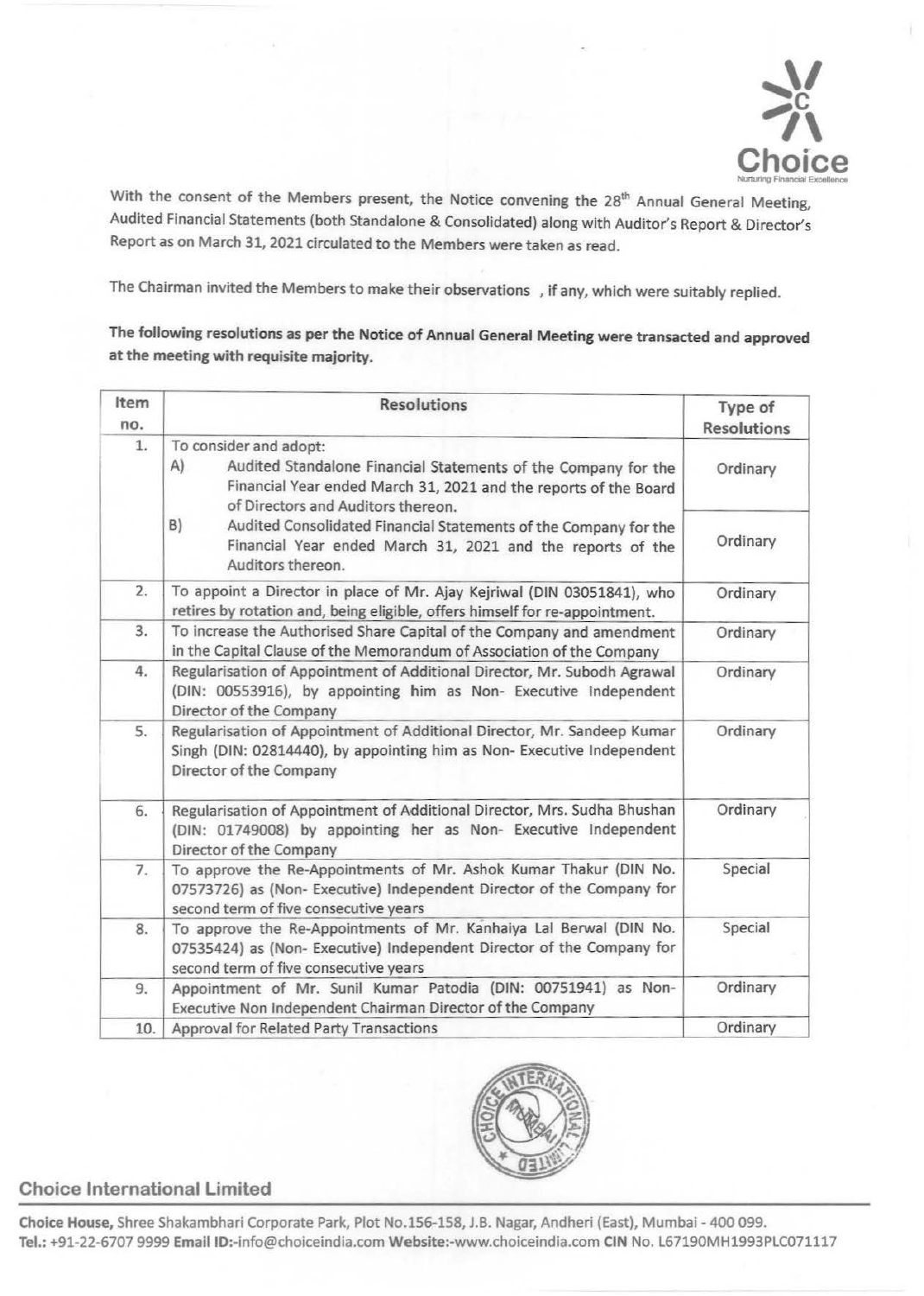

| 11. To approve the revision in the Remuneration of Mr. Kamal Poddar, | Special |
|----------------------------------------------------------------------|---------|
| Managing Director of the Company                                     |         |

The Company Secretary thereafter informed that the members who had not casted their vote through remote e-voting, may cast their vote through e-voting platform within 15 minutes post closure of proceedings of the meeting.

The Company Secretary informed that the result of the e-voting and the remote e-voting will be declared on the receipt of the scrutinizers report on September 25, 2021 and shall be placed on the Company's website and the website of the CDSL immediately after the declaration of results. The results shall also be forwarded to the stock exchange.

The 28<sup>th</sup> AGM of the Company was concluded at 4.00 P.M.

For Choice International Limited ,~\



#### Choice International limited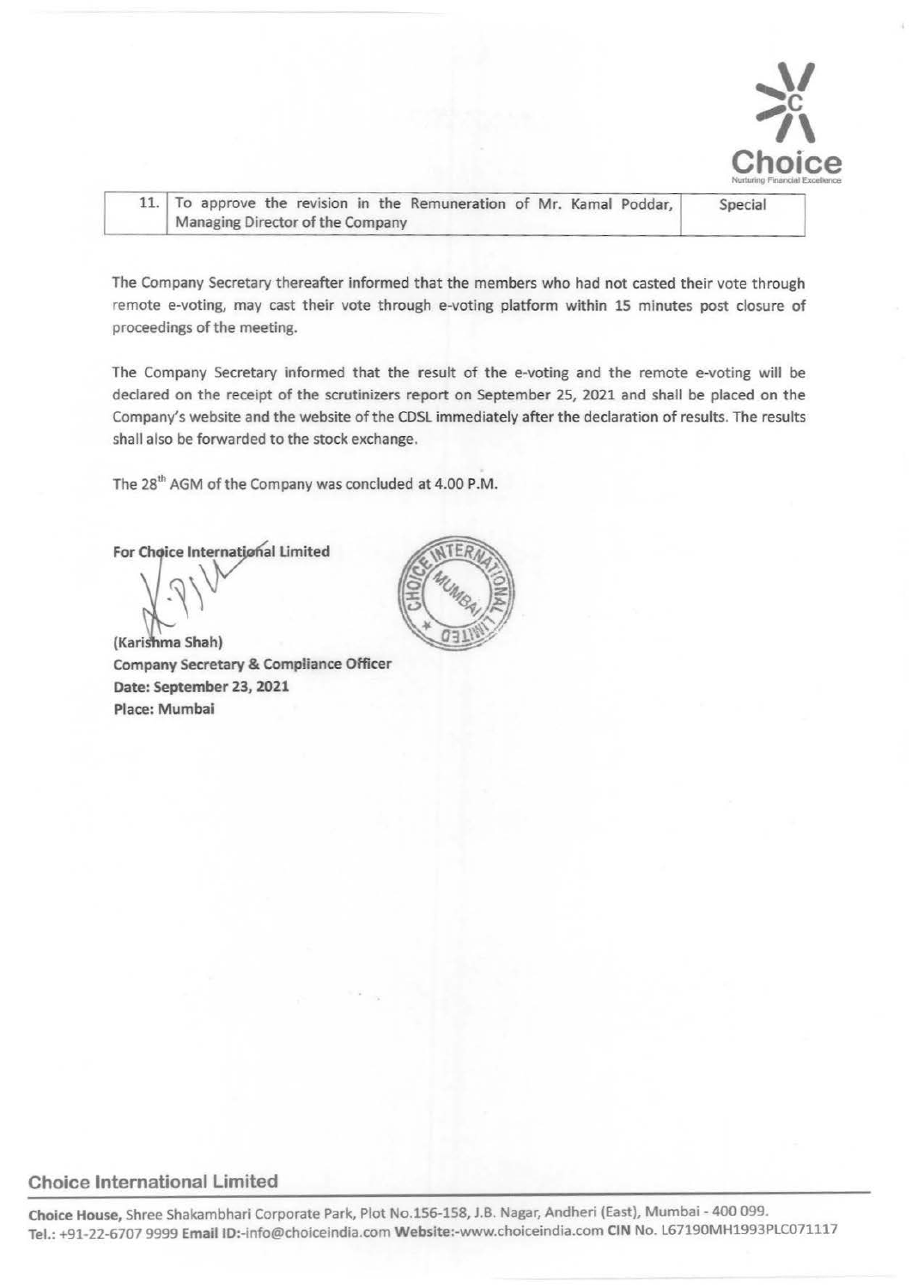

# I. Appointment/ Re-appointment of Directors 1. MR. SUBODH KUMAR AGRAWAL

| Sr.<br>No      | <b>Particulars</b>                                                                                  | <b>Disclosures</b>                                                                                                                                                                                                                                                                                                            |
|----------------|-----------------------------------------------------------------------------------------------------|-------------------------------------------------------------------------------------------------------------------------------------------------------------------------------------------------------------------------------------------------------------------------------------------------------------------------------|
| $\mathbf{1}$   | Reason<br>for<br>change<br>viz.<br>appointment,<br>Resignation<br>removal, death or otherwise       | Appointment                                                                                                                                                                                                                                                                                                                   |
| 2              | Date of appointment/cessation                                                                       | 10-11-2020                                                                                                                                                                                                                                                                                                                    |
| $\overline{3}$ | Date of Birth                                                                                       | 02-03-1962                                                                                                                                                                                                                                                                                                                    |
| 4              | <b>Term of Appointment</b>                                                                          | To hold the office for five consecutive years commencing from the<br>Date of Appointment i.e., 10 <sup>th</sup> November 2020.                                                                                                                                                                                                |
| 5              | Brief profile                                                                                       | Mr. Subodh Kumar Agrawal (DIN No. 00553916), a Chartered<br>Accountant by profession and holds a certification from "D.I.S.A"<br>from the "Institute of Chartered Accountants of India" (ICAI).<br>Further, Mr. Agrawal also holds a Chartered Accountant Degree<br>from the Institute of Chartered Accountants of Australia. |
| 6              | Disclosure<br>relationships<br>of<br>between directors<br>(in case of<br>appointment of a director) | <b>NA</b>                                                                                                                                                                                                                                                                                                                     |

## 2. MR. SANDEEP KUMAR SINGH

| Sr.<br>No      | <b>Particulars</b>                                                                                  | <b>Disclosures</b>                                                                                                                                                                                                                                                                                                                                                                                |
|----------------|-----------------------------------------------------------------------------------------------------|---------------------------------------------------------------------------------------------------------------------------------------------------------------------------------------------------------------------------------------------------------------------------------------------------------------------------------------------------------------------------------------------------|
| 1              | for<br>change<br>viz.<br>Reason<br>Resignation<br>appointment,<br>removal, death or otherwise       | Appointment                                                                                                                                                                                                                                                                                                                                                                                       |
| $\overline{2}$ | Date of appointment/cessation                                                                       | 12-02-2021                                                                                                                                                                                                                                                                                                                                                                                        |
| 3              | Date of Birth                                                                                       | 01-07-1971                                                                                                                                                                                                                                                                                                                                                                                        |
| 4              | <b>Term of Appointment</b>                                                                          | To hold the office for five consecutive years commencing from the<br>Date of Appointment i.e., 12 <sup>th</sup> February 2021.                                                                                                                                                                                                                                                                    |
| 5              | <b>Brief profile</b>                                                                                | Mr. Sandeep Kumar Singh (DIN No. 02814440) is a Post Graduate in<br>Rural Development and has specialization in Media Planning<br>Business Management.He is currently the Interim Chairman of the<br>Board of Governors of IIM Kashipur & also on Advisory Board of<br>"National Institute of Mass Communication & Journalism,<br>Ahmedabad & Indian "Institute of Democratic Leadership" Mumbai. |
| 6              | relationships<br>of<br>Disclosure<br>between directors<br>(in case of<br>appointment of a director) | <b>NA</b>                                                                                                                                                                                                                                                                                                                                                                                         |



## Choice International Limited

Choice House, Shree Shakambhari Corporate Park, Plot No.lSG-158, J.B. Nagar, Andheri (East), Mumbai- 400 099. Tel.: +91-22-6707 9999 Email ID:-info@choiceindia.com Website:-www.choiceindia.com CIN No. L67190MH1993PLC071117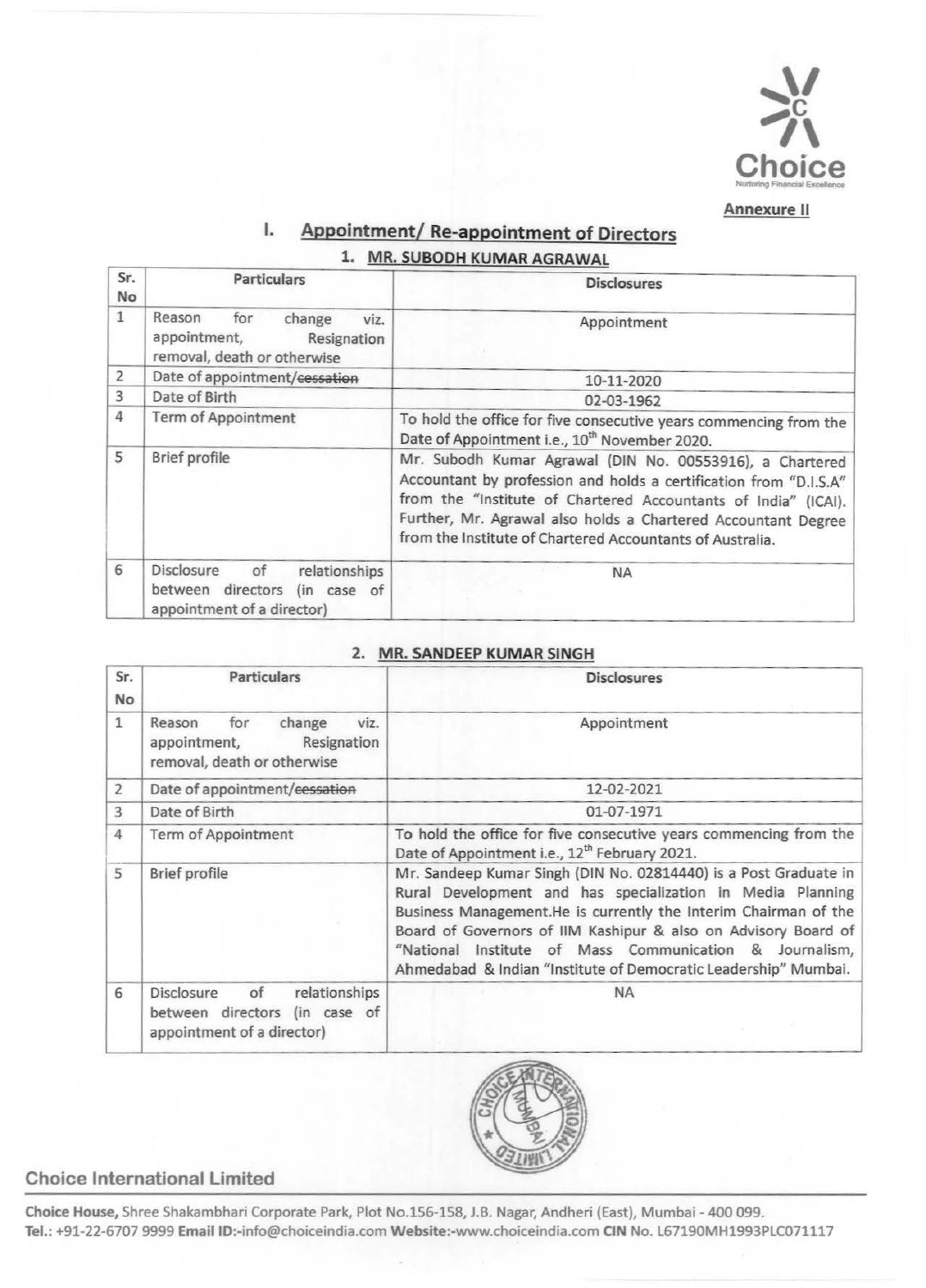

| Sr.<br>No      | <b>Particulars</b>                                                                                     | <b>Disclosures</b>                                                                                                                                                                                                                                                                                                                                               |
|----------------|--------------------------------------------------------------------------------------------------------|------------------------------------------------------------------------------------------------------------------------------------------------------------------------------------------------------------------------------------------------------------------------------------------------------------------------------------------------------------------|
| 1              | Reason<br>for<br>change<br>viz.<br>appointment, Resignation removal,<br>death or otherwise             | Appointment                                                                                                                                                                                                                                                                                                                                                      |
| $\overline{2}$ | Date of appointment/cessation                                                                          | 12-02-2021                                                                                                                                                                                                                                                                                                                                                       |
| 3              | Date of Birth                                                                                          | 12-01-1979                                                                                                                                                                                                                                                                                                                                                       |
| 4              | <b>Term of Appointment</b>                                                                             | To hold the office for five consecutive years commencing from the<br>Date of Appointment i.e., 12 <sup>th</sup> February 2021.                                                                                                                                                                                                                                   |
| 5              | Brief profile                                                                                          | Mrs. Sudha Bhushan (DIN No. 01749008) a Chartered Accountant,<br>Company Secretary, Insolvency Resolution Professional, Registered<br>Valuer by Profession.Ms. Bhushan is an expert in India FDI Policy,<br><b>FEMA Regulations.</b><br>Ms. Bhushan has also authored various books on FDI, Foreign<br>Exchange Management Act, 1999 and International Taxation. |
| 6              | Disclosure<br>of<br>relationships<br>directors<br>between<br>(in case of<br>appointment of a director) | <b>NA</b>                                                                                                                                                                                                                                                                                                                                                        |

#### 3. Mrs. SUDHA BHUSHAN

## 4. MR. ASHOK KUMAR THAKUR

| Sr.<br>No      | <b>Particulars</b>                                                                               | <b>Disclosures</b>                                                                                                                                                                                                                             |
|----------------|--------------------------------------------------------------------------------------------------|------------------------------------------------------------------------------------------------------------------------------------------------------------------------------------------------------------------------------------------------|
| $\mathbf{1}$   | for<br>change<br>viz.<br>Reason<br>Resignation<br>appointment,<br>removal, death or otherwise    | Re-appointment                                                                                                                                                                                                                                 |
| 2              | Date of appointment/cessation                                                                    | 14-07-2021                                                                                                                                                                                                                                     |
| $\overline{3}$ | Date of Birth                                                                                    | 10-08-1954                                                                                                                                                                                                                                     |
| 4              | Term of Appointment                                                                              | To hold the office for five consecutive years commencing from the<br>Date of Re-appointment i.e., 14 <sup>th</sup> July 2021.                                                                                                                  |
| 5              | Brief profile                                                                                    | Mr. A K Thakur (DIN: 07573726) was the General Manager of Union<br>Bank of India and has experienced more than 40 years of services in<br>several and varied areas like Banking services, HR functions,<br>Marketing, and management services. |
| 6              | of<br>relationships<br>Disclosure<br>between directors (in case of<br>appointment of a director) | <b>NA</b>                                                                                                                                                                                                                                      |



# Choice International Limited

Choice House, Shree Shakambhari Corporate Park, Plot No.156-158, J.B. Nagar, Andheri (East), Mumbai- 400 099. Tel.: +91-22-6707 9999 Email ID:-info@choiceindia.com Website:-www.choiceindia.com CIN No. L67190MH1993PLC071117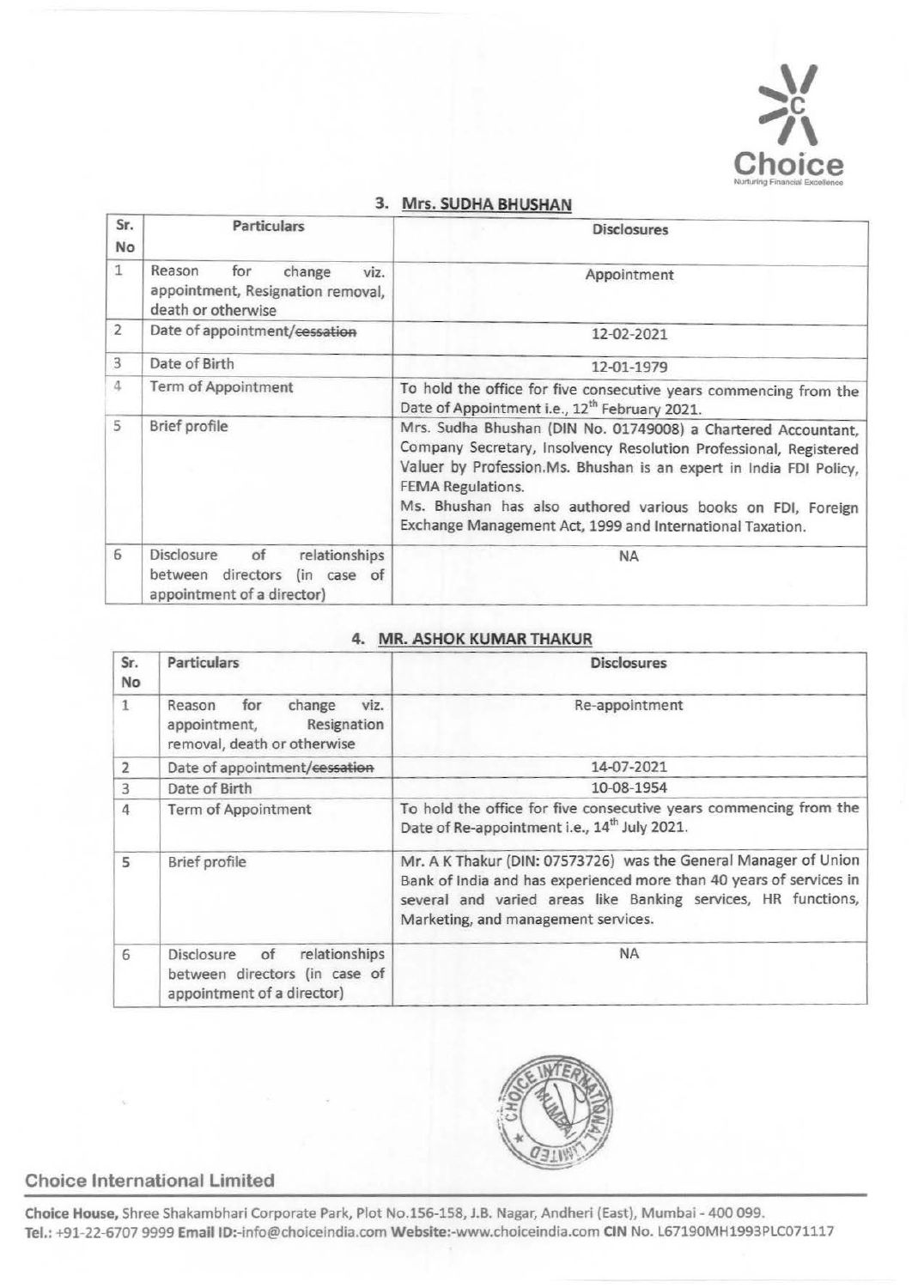

| Sr.<br>No.     | <b>Particulars</b>                                                                               | <b>Disclosures</b>                                                                                                                                                                                                                                                                                                                                  |
|----------------|--------------------------------------------------------------------------------------------------|-----------------------------------------------------------------------------------------------------------------------------------------------------------------------------------------------------------------------------------------------------------------------------------------------------------------------------------------------------|
| $\mathbf{1}$   | Reason<br>for<br>change<br>viz.<br>appointment,<br>Resignation<br>removal, death or otherwise    | Re-appointment                                                                                                                                                                                                                                                                                                                                      |
| $\overline{2}$ | Date of appointment/cessation                                                                    | 14-07-2021                                                                                                                                                                                                                                                                                                                                          |
| 3              | Date of Birth                                                                                    | 02-10-1954                                                                                                                                                                                                                                                                                                                                          |
| $\overline{4}$ | Term of Appointment                                                                              | To hold the office for five consecutive years commencing from the<br>Date of Re-appointment i.e., 14 <sup>th</sup> July 2021.                                                                                                                                                                                                                       |
| 5              | Brief profile                                                                                    | Mr. Kanhaiya Lal Berwal (DIN No. 07535424) is a retired I.P.S and<br>an Ex. Member of the Rajasthan Public Service Commission<br>(R.P.S.C). Presently he is the D.G. Dr. B.R. Ambedkar foundation. He<br>is associated with many Ngo's for the upliftment of SC/ST and<br>other backward communities especially in the tribal area of<br>Rajasthan. |
| 6              | Disclosure<br>of<br>relationships<br>between directors (in case of<br>appointment of a director) | <b>NA</b>                                                                                                                                                                                                                                                                                                                                           |

### 5. MR. KANHAIYA LAL BERWAL

## 6. MR. SUNIL KUMAR PATODIA

| Sr.<br>No      | <b>Particulars</b>                                                                                      | <b>Disclosures</b>                                                                                                                                                                                                                                                                                                                                                                                                                                                                                                      |
|----------------|---------------------------------------------------------------------------------------------------------|-------------------------------------------------------------------------------------------------------------------------------------------------------------------------------------------------------------------------------------------------------------------------------------------------------------------------------------------------------------------------------------------------------------------------------------------------------------------------------------------------------------------------|
| 1              | change<br>Reason<br>for<br>viz.<br>appointment,<br>Resignation<br>removal, death or otherwise           | Appointment                                                                                                                                                                                                                                                                                                                                                                                                                                                                                                             |
| $\overline{2}$ | Date of appointment/cessation                                                                           | 13-08-2021                                                                                                                                                                                                                                                                                                                                                                                                                                                                                                              |
| 3              | Date of Birth                                                                                           | 01-05-1968                                                                                                                                                                                                                                                                                                                                                                                                                                                                                                              |
| 4              | <b>Term of Appointment</b>                                                                              | To hold the office for five consecutive years commencing from the<br>Date of Appointment i.e., 13 <sup>th</sup> August 2021.                                                                                                                                                                                                                                                                                                                                                                                            |
| 5              | Brief profile                                                                                           | Mr. Sunil Kumar Patodia (DIN No. 00751941) is a Founder and<br>Promoter of Choice Group. The seeds of a fully-integrated financial<br>services Firm were sowed by our Multi-faceted promoter, CA Sunil<br>Patodia. His distinguished experience of 25 years and achievements<br>in this highly competitive sector has been looked upon as inspiration<br>by many. It's in his leadership and vision that the Choice Group has<br>evolved over years & has got its foot stronger in the "Financial<br>Service Industry". |
| 6              | relationships<br><b>Disclosure</b><br>of<br>between directors (in case of<br>appointment of a director) | Promoter                                                                                                                                                                                                                                                                                                                                                                                                                                                                                                                |



# Choice International Limited

Choice House, Shree Shakambhari Corporate Park, Plot No.lSG-158, J.B. Nagar, Andheri (East), Mumbai- 400 099. Tel.: +91-22-6707 9999 Email ID:-info@choiceindia.com Website:-www.choiceindia.com CIN No. L67190MH1993PLC071117